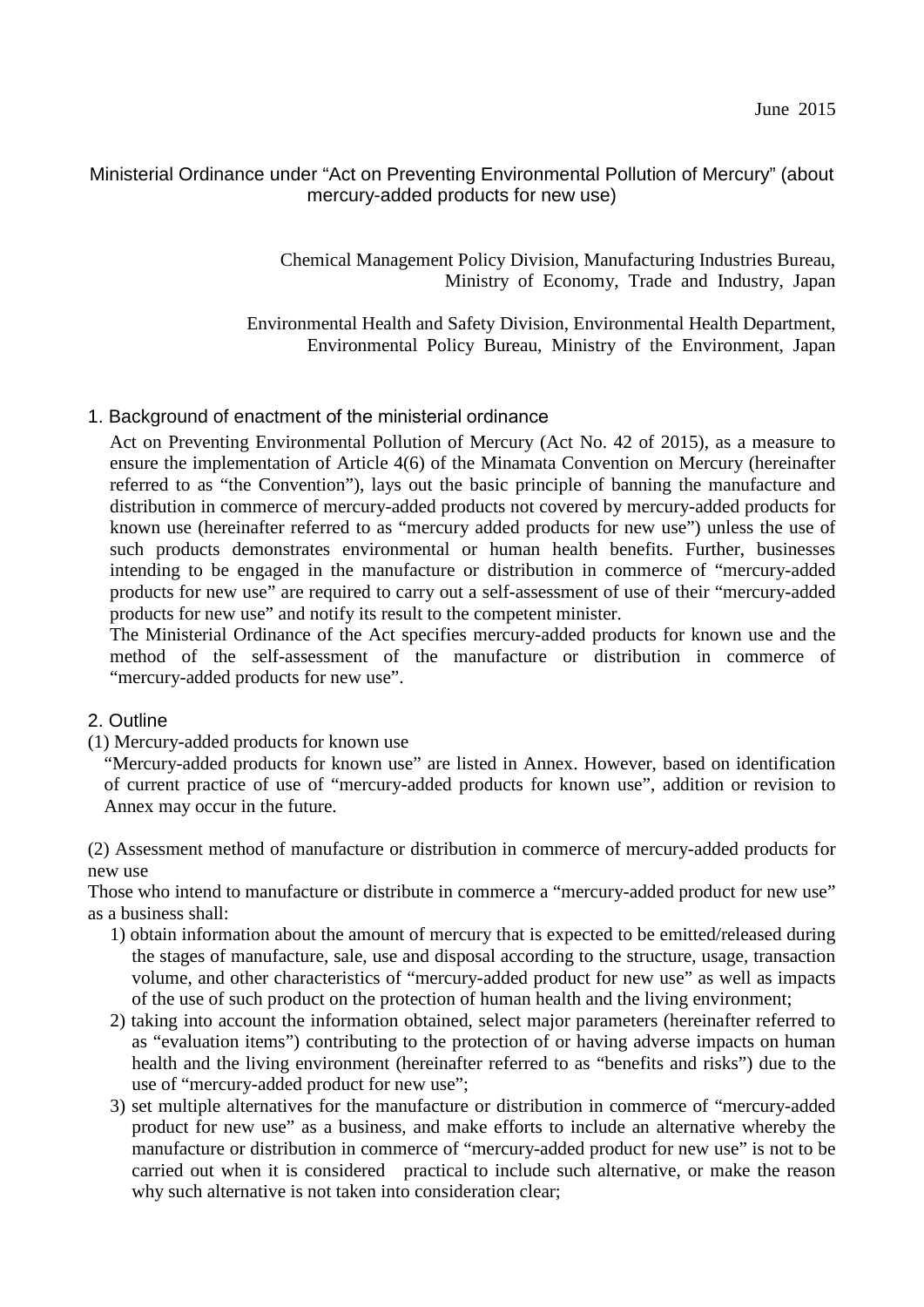- 4) study, analyze, compile, and compare quantitatively as much as possible levels of "benefits and risks" of each of the multiple alternatives according to "evaluation items" and obtain advice from experts if necessary; and
- 5) identify whether or not adverse impacts on human health and the living environment due to the use of "mercury-added product for new use" manufactured or distributed in commerce as a business are in excess of the permissible level compared to the contribution of the use to the protection of human health and the living environment, and consider effects of measures to avoid or alleviate adverse impacts on human health and the living environment with regard to "evaluation items" if they are to be taken.

### 3. Planned date of enforcement

The date of entry into force of the Convention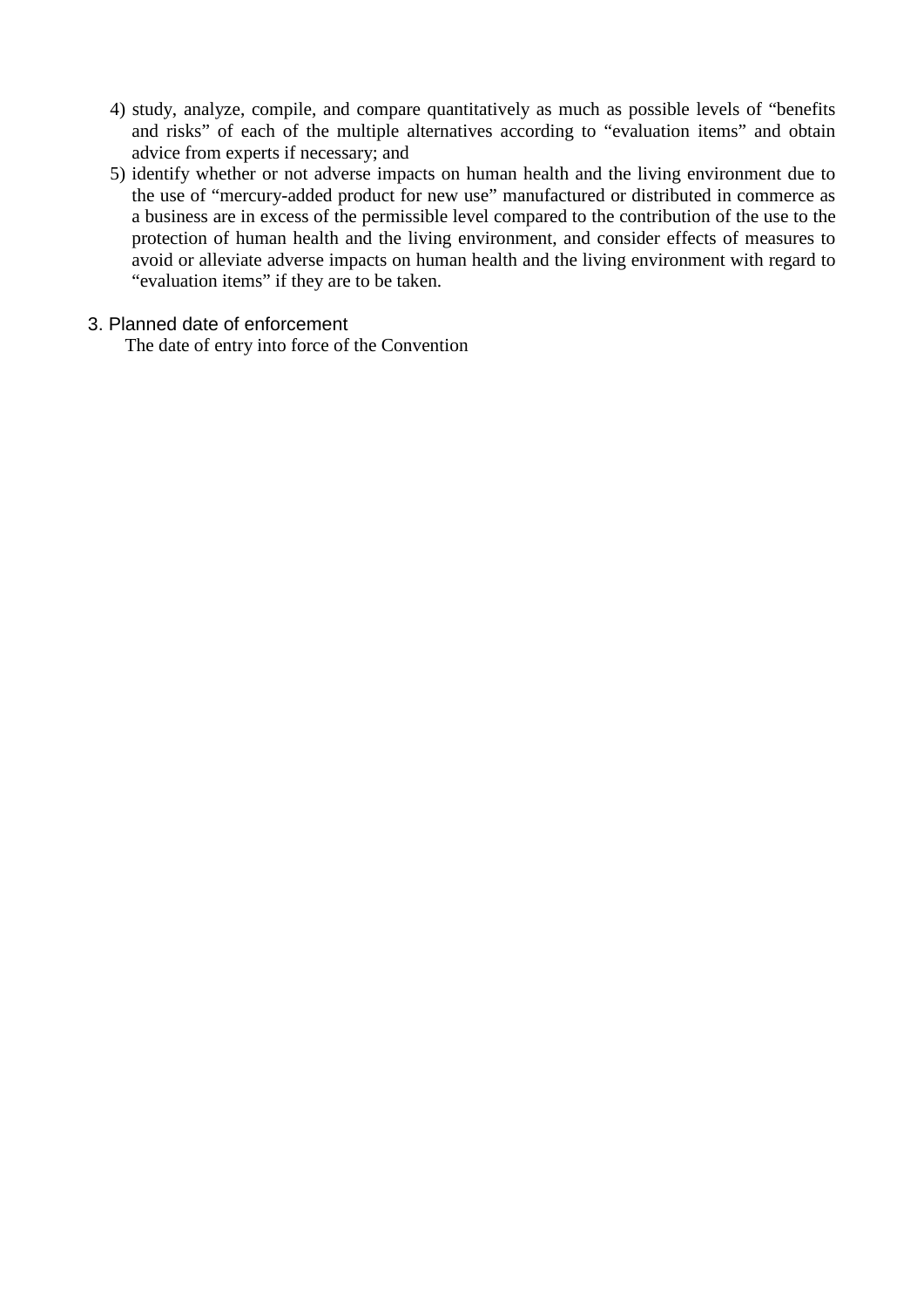#### Annex

| Mercury-added Product                          | Use                                                             |
|------------------------------------------------|-----------------------------------------------------------------|
| Alkaline button battery                        | Power source                                                    |
| Silver oxide battery                           | Power source                                                    |
| Zinc air battery                               | Power source                                                    |
| Mercury battery                                | Power source                                                    |
| Dry cell battery (containing mercury)          | Power source                                                    |
| Mercury standard battery                       | Voltage standard                                                |
| Switch to detect temperatures                  | Temperature detection                                           |
| Switch to detect inclinations                  | Inclination detection                                           |
| Electric acceleration switch (G sensor)        | Vibration detection                                             |
| Shock sensor (acceleration sensor)             | Shock detection                                                 |
| Anti-overcurrent protection switch             | Overcurrent detection                                           |
| Measuring, controlling and transmission line   | Signal<br>switching and switch<br>without<br>interruptions      |
| switch/relay                                   | (chattering), high-voltage/high-current signal switching, low   |
|                                                | contact resistance signal switching, very minor load            |
|                                                | open-and-close switch and signal switching, analog input        |
|                                                | switching, and very low current circuit switching               |
| Fluorescent lamp                               | General lighting purposes                                       |
| tube fluorescent lamp, circular<br>(Straight)  | (Those intended to ensure luminous intensity, excluding         |
| fluorescent lamp, compact fluorescent lamp,    | lamps that are designed only to be used at low temperatures     |
| bulb-shaped fluorescent lamp, electrodeless    | or for high color rendering and other special purposes.<br>The  |
| fluorescent lamp, specially shaped fluorescent | same applies hereinafter)                                       |
| lamp and other lamps)                          | Special purposes                                                |
|                                                | o Those that have special wavelength distribution (including    |
|                                                | the following: those for color comparison and assessment;       |
|                                                | those used for tests; those used as color lamps; those with     |
|                                                | high color rendering property [intended for art galleries,      |
|                                                | museums, photographing and other purposes]; those for           |
|                                                | plants and living creatures; those used for cutting ultraviolet |
|                                                | ray; those used for product and food exhibition; those that     |
|                                                | are less likely to attract bugs; those used in medical devices; |
|                                                | those to modify surface; and those for ultraviolet irradiation  |
|                                                | [that are used for such purposes as catching bugs, various      |
|                                                | examinations, photoreaction, modifying surface, fluorescent     |
|                                                | lighting medical devices and tanning machines])                 |
|                                                | o Those supposed to be used under special conditions (such      |
|                                                | as lamps used at low temperatures and lamps for                 |

Table 1: List of Mercury-added Products for Known Use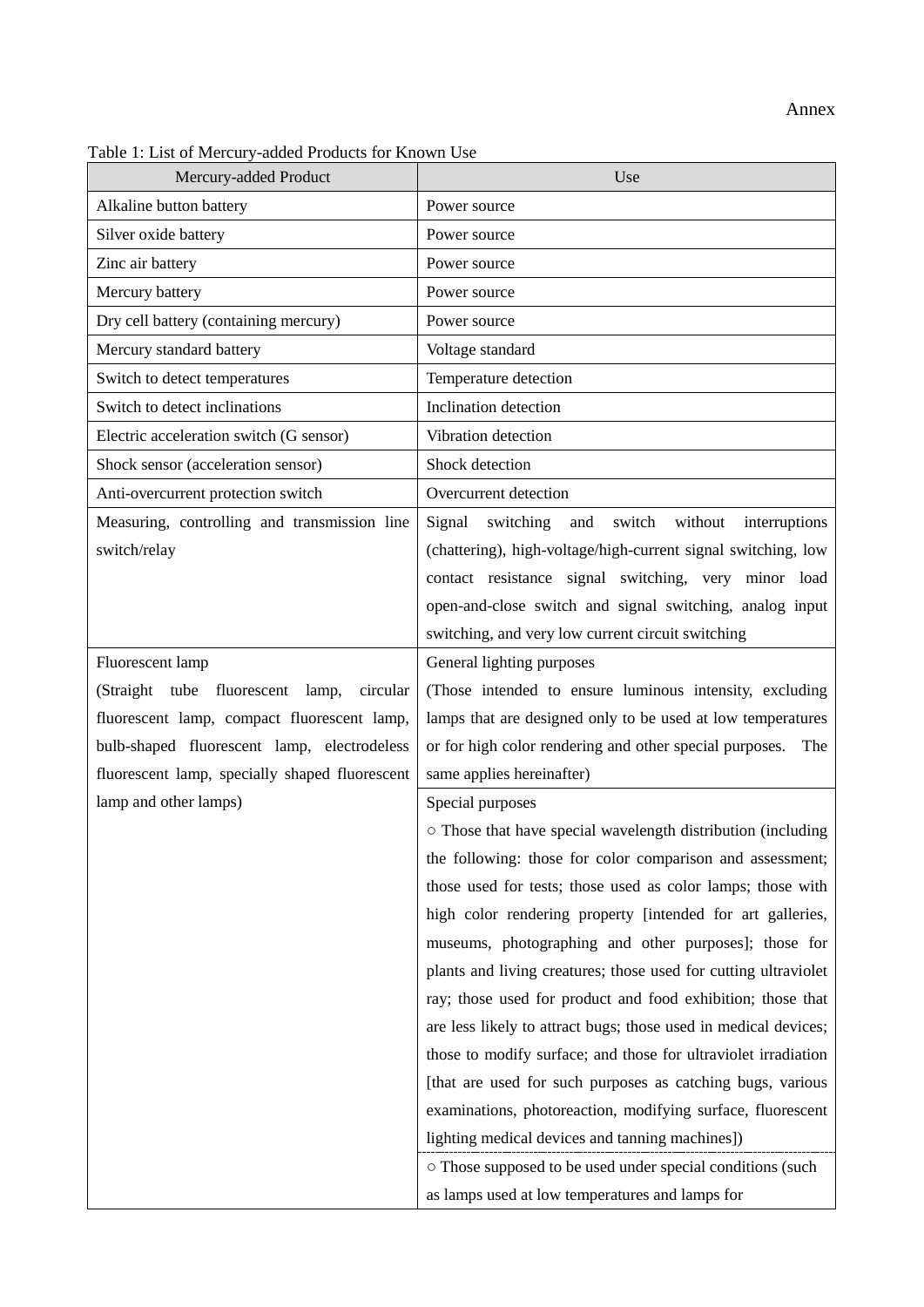| Mercury-added Product                          | Use                                                             |
|------------------------------------------------|-----------------------------------------------------------------|
|                                                | semiconductor plants, signboards, display indicators,           |
|                                                | scanners, medical devices, emergency lights, emergency exit     |
|                                                | lights and aeronautical lights)                                 |
| Cold cathode fluorescent lamp (CCFL),          | General lighting purposes                                       |
| External electrode fluorescent lamp (EEFL)     | To be used as backlight of display devices                      |
|                                                | Special purposes                                                |
|                                                | o Those that have special wavelength distribution (such as      |
|                                                | those used for sterilization, medical devices, chemical         |
|                                                | reactions, scanners, instrumental analysis, tests, and plants   |
|                                                | and living creatures)                                           |
|                                                | o Those supposed to be used under special conditions (that      |
|                                                | are used as emergency lights and emergency exit lights)         |
| High-intensity discharge (HID) lamps (such as  | General lighting purposes                                       |
| high-pressure mercury vapor lamp, metal halide | Special purposes                                                |
| lamp, high-pressure sodium lamp, mercury       | o Those that have special wavelength distribution (including    |
| xenon lamp and other high-pressure mercury     | the following: those used for sterilization, photochemical      |
| [including]<br>medium-<br>lamps<br>and<br>very | reactions, cleaning and surface modification; those used as     |
| high-pressure ones])                           | light sources for optical instruments; those used for           |
|                                                | wavelength calibration, tests, medical devices, plants and      |
|                                                | living creatures and gathering fish)                            |
|                                                | o Those supposed to be used under special conditions (such      |
|                                                | as those used for exposure, landscape lighting, tests, medical  |
|                                                | devices and aeronautical lights)                                |
|                                                | o Those supposed to be used for special light distribution      |
|                                                | and other such purposes (such as those used in automobiles      |
|                                                | and projectors as well as those used for stage and landscape    |
|                                                | lighting)                                                       |
| Low-pressure mercury lamps other than          | Special purposes                                                |
| fluorescent lamps                              | o Those that have special wavelength distribution               |
| (ultraviolet irradiation lamp, hollow cathode  | Including the following: those used for sterilization (such as  |
| lamp, Pen-Ray lamp, electrodeless discharge    | those intended for liquids and containers, algicides, and those |
| lamp and other types)                          | used for medical devices); those used for photochemical         |
|                                                | reactions; those for ozone generation; those for dismantling;   |
|                                                | those for cleaning and bleaching; those for surface             |
|                                                | modification; those intended for medical devices; those for     |
|                                                | plants and living creatures; and those used in analyzers and    |
|                                                | measuring instruments (those used for instrumental analysis,    |
|                                                | wavelength calibration, photoexcitation and other purposes)     |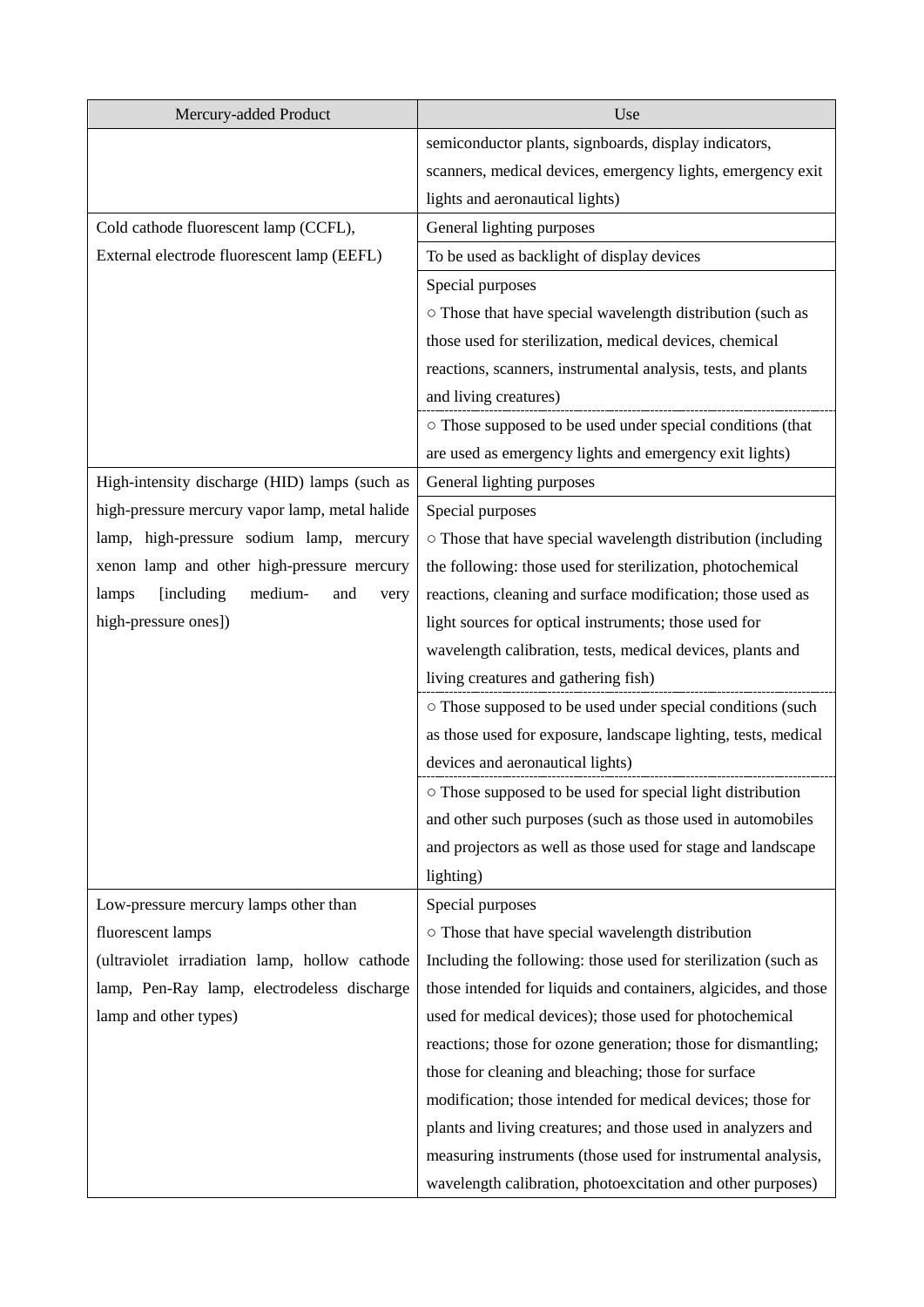| Mercury-added Product                          | Use                                                            |
|------------------------------------------------|----------------------------------------------------------------|
| Neon tube                                      | Special purposes                                               |
|                                                | o Intended to transmit Morse code                              |
| Paints containing mercuric oxide               | Preservation and antifouling purposes                          |
| Insecticides and biocides containing mercury   | Prevention and elimination (agrochemicals) of insects and      |
|                                                | diseases that damage crops (including wood as well as          |
|                                                | agricultural and forestry products)                            |
|                                                | Prevention and elimination of harmful insects and diseases in  |
|                                                | articles other than crops                                      |
| Mercury thermometer                            | Temperature measurement of gases, liquids and solid bodies,    |
|                                                | humidity measurement of gases, calorimetry, pressure           |
|                                                | measurement of liquids, and densimetry                         |
| Mercury hygrometer                             | Humidity measurement of gases                                  |
| Mercury-filled thermometer                     | Temperature measurement of gases and liquids                   |
| Liquid manometer                               | Gauge pressure measurement of gases                            |
| High-temperature<br>diaphragm seal<br>pressure | Pressure measurement of liquids                                |
| gauge                                          |                                                                |
| High-temperature diaphragm seal pressure       | Pressure measurement of liquids                                |
| transmitter                                    |                                                                |
| Liquid mercury barometer                       | Measurement of atmospheric pressure                            |
| Vacuum gauge                                   | Absolute pressure measurement of gases                         |
| Mercury coulometer                             | Measurement of quantity of electricity                         |
| Hydrometer                                     | Density and temperature measurement of liquids                 |
| Mercury clinical thermometer                   | Measurement of body temperature                                |
| Mercury sphygmomanometer                       | Measurement of blood pressure                                  |
| Drugs containing thimerosal (vaccines and      | Prevention of infectious diseases, treatment of diseases,      |
| in-vitro diagnostic agents included)           | checks of allergens, and diagnosis                             |
| Drugs containing mercurochrome                 | Protection and sterilization of abrasions and other injuries   |
| Drugs containing mercuric chloride             | Check of allergens                                             |
| Nessler's reagent                              | Reagent used to detect ammonia                                 |
| Millon's reagent                               | Reagent used to detect proteins and phenols                    |
| Rubber                                         | Adsorption                                                     |
| Firework                                       | Entertainment                                                  |
| Mirror                                         | Large telescope                                                |
| Mercury alloy (pellet)                         | Raw material for lamps                                         |
| Mercury triple point cell                      | Calibration and reference standard                             |
| Rotary connector                               | Electricity supply to rolling object or signal extraction from |
|                                                | rolling object                                                 |
| Mercury ion frequency standard                 | Frequency standard                                             |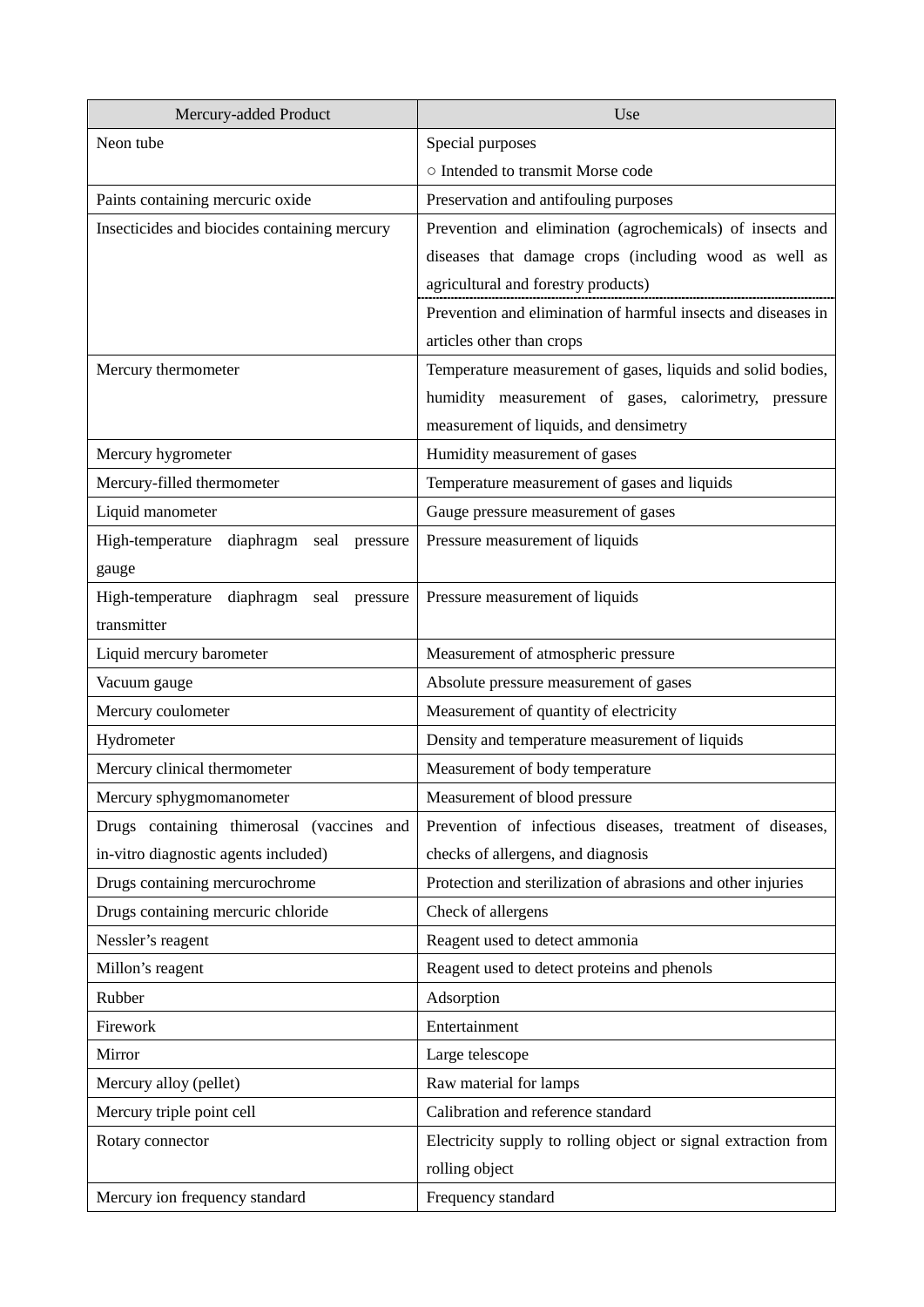| Mercury-added Product                           | Use                                                          |
|-------------------------------------------------|--------------------------------------------------------------|
| Infrared detection element (mixture of mercury, | Measurement of temperatures, concentrations,<br>coating      |
| cadmium and tellurium)                          | thickness and other categories, detection of images, sensing |
|                                                 | section of instrument analyzer                               |
| Gyrocompass                                     | Course checking for vessels                                  |
| Strain gauge                                    | Strain measurement                                           |
| Total power supplying time meter                | Measurement of operating time of light source lamps          |
| Mercury-based prototype for resistance          | Electrical resistance standard                               |
| Mercury boiler                                  | Steam generation                                             |
| X-ray tube                                      | X-ray generation                                             |
| Daguerreotype                                   | For appreciation                                             |
| Radiation detector                              | Radiation detection                                          |
| Grip dynamometer                                | Measurement of grip strength                                 |
| Mercury-vapor diffusion pump                    | Manufacturing of semiconductors                              |
| Damper                                          | Vibration control                                            |

Note 1: Assembled products using items shown in Table 1 as their components are considered to be products for known use, as long as those products are used for purposes described in the table.

Note 2: Uses such as analysis, research and calibration of measuring instruments or reference standards are basically considered to be known uses, regardless of descriptions in the "Use" section.

Note 3: Even when the products and their uses are mentioned above, those intended to be used under conditions deviating from normally expected uses are not considered to be used as known use.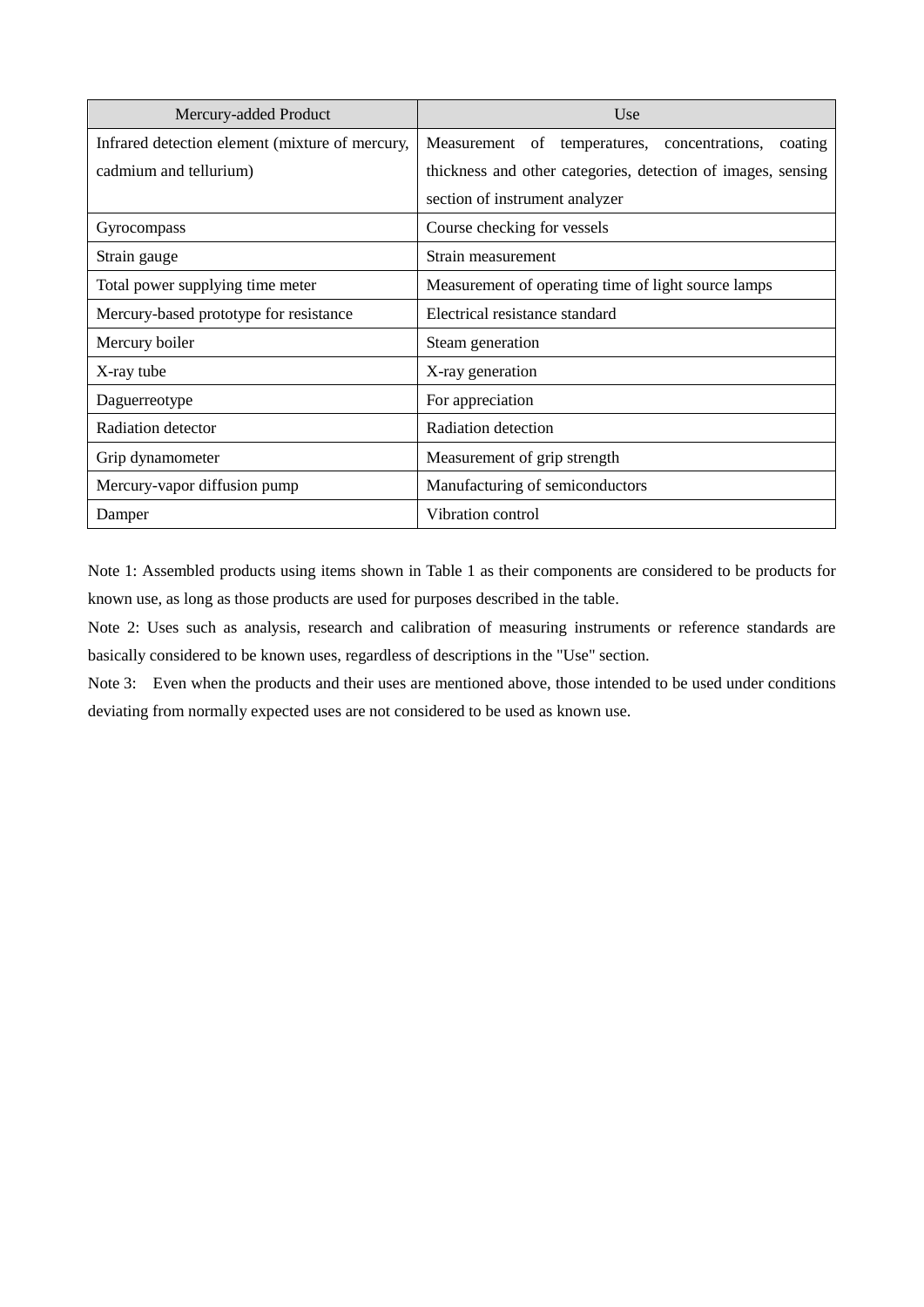| Mercury-added Product                                                  | Use                                                         |
|------------------------------------------------------------------------|-------------------------------------------------------------|
| Mercury and agents containing mercury                                  | Reference standard used for instrumental analysis           |
|                                                                        | Reagent used for instrumental analysis                      |
|                                                                        | Sensing section of instrument analyzer (such as electrodes  |
|                                                                        | and contact makers of rotary electrodes)                    |
|                                                                        | Development of daguerreotypes                               |
|                                                                        | Calomel electrode                                           |
|                                                                        | Dental-use mercury and alloy for dental amalgam             |
|                                                                        | Lens floating at lighthouses                                |
|                                                                        | Power source for cultural assets                            |
|                                                                        | Plating                                                     |
| Mercurous chloride and agents containing                               | Reference electrode                                         |
| mercurous chloride                                                     |                                                             |
|                                                                        | Ceramic industry                                            |
|                                                                        | Color development adjustments for fireworks                 |
|                                                                        | Reagent used for instrumental analysis                      |
| Mercuric oxide and agents containing mercuric                          | Electrode of mercury batteries                              |
| oxide                                                                  |                                                             |
|                                                                        | For antiseptics and antifoulants                            |
|                                                                        | Reagent used for instrumental analysis                      |
|                                                                        | Adjustments of mercury salts                                |
|                                                                        | Aroma chemical                                              |
|                                                                        | Catalyzer                                                   |
|                                                                        | Cosmetics                                                   |
| Mercuric<br>sulfate<br>containing<br>and<br>agents<br>mercuric sulfate | Manufacturing of mercuric chloride and other mercurates     |
|                                                                        | Metallurgy of gold and silver                               |
|                                                                        | Reagent used for chemical analysis                          |
| Mercuric<br>containing<br>nitrate<br>and<br>agents                     | Oxidizing agent                                             |
| mercuric nitrate                                                       |                                                             |
|                                                                        | Antiseptic                                                  |
|                                                                        | Carroting treatment to produce felt in making hats and caps |
|                                                                        | Textile treatment                                           |
|                                                                        | Nitrate auxiliary agent                                     |
|                                                                        | Catalyzer in organic synthesis                              |
|                                                                        | Manufacturing of mercury fulminate or mercuric oxide        |
|                                                                        | Plating                                                     |

Table 2: List of Mercury, Mercury Compounds, and Agents Containing Mercury or Mercury Compounds and Their Uses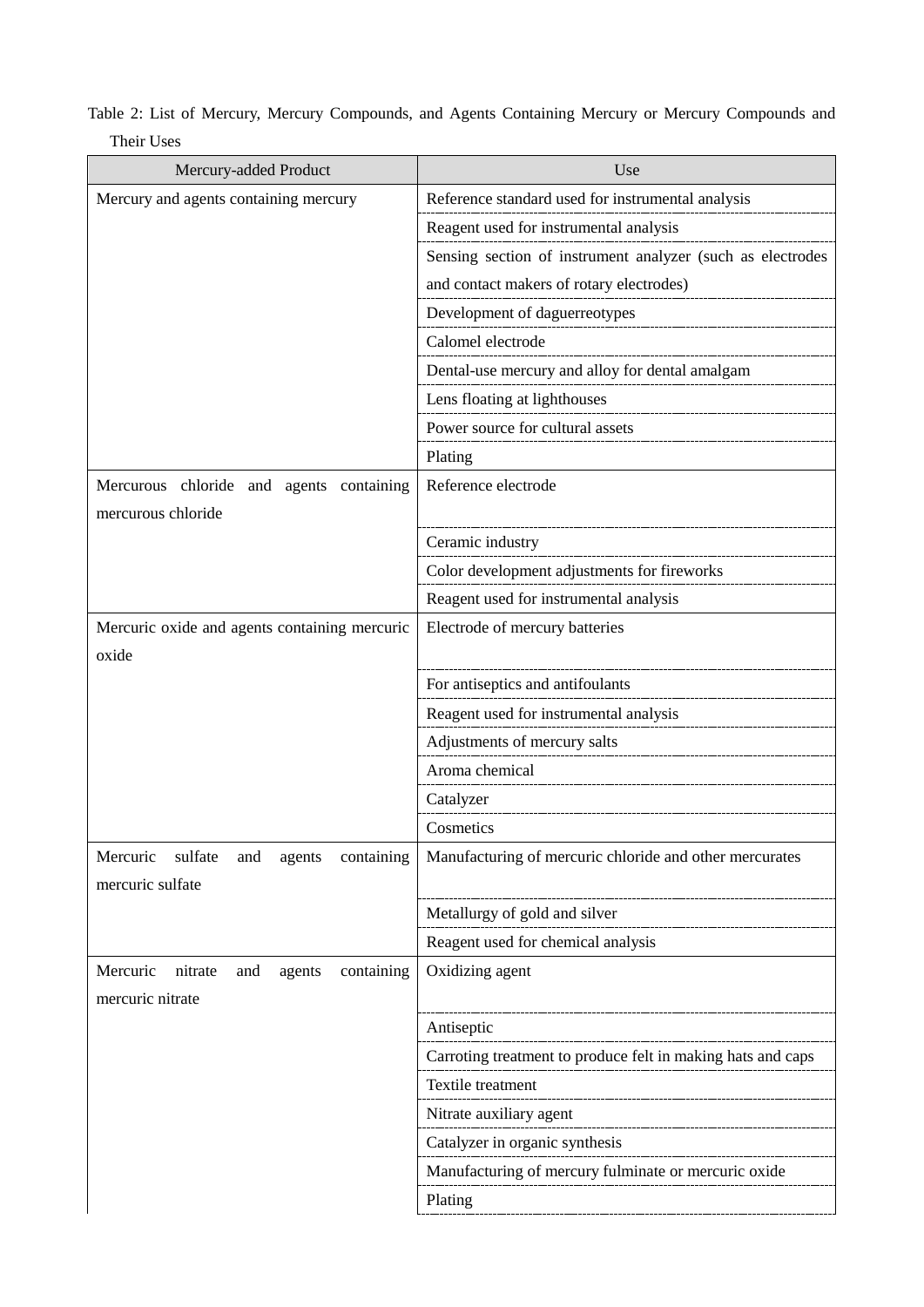| Mercury-added Product                               | Use                                                         |
|-----------------------------------------------------|-------------------------------------------------------------|
|                                                     | Treatment of syphilis                                       |
|                                                     | Density and temperature measurement of liquids              |
|                                                     | Calibration of measuring instruments                        |
| Mercuric<br>sulfide<br>(cinnabar)<br>and<br>agents  | Pigment                                                     |
| containing mercuric sulfide                         |                                                             |
|                                                     | Reference standard used for instrumental analysis           |
| containing<br>Mercurous<br>sulfate<br>and<br>agents | Reference electrode                                         |
| mercurous sulfate                                   |                                                             |
| Mercuric<br>chloride<br>containing<br>and<br>agents | Lamps                                                       |
| mercuric chloride                                   |                                                             |
|                                                     | Electrode of manganese cells                                |
|                                                     | Iron's conversion to bronze                                 |
|                                                     | Leather manufacturing                                       |
|                                                     | Ink for mercurography                                       |
|                                                     | Sterilization                                               |
|                                                     | Drugs                                                       |
|                                                     | Fireproofing agents for wood                                |
|                                                     | Sensitizer for photographs                                  |
|                                                     | Reagent used for instrumental analysis                      |
|                                                     | Detection of hydrogen sulfide                               |
|                                                     | Manufacturing of mercuric oxide and mercurous chloride      |
|                                                     | Catalyzer for manufacturing vinyl chloride                  |
|                                                     | Coloring of metals                                          |
|                                                     | Reagent used for tap water quality testing                  |
|                                                     | Reagent used for food inspection                            |
|                                                     | Cleaning of acetylene gas                                   |
| Ethylmercuric chloride and agents containing        | Polymerization initiator                                    |
| ethylmercuric chloride                              |                                                             |
|                                                     | Antimicrobial agent and antifoulant                         |
|                                                     | Catalyzer                                                   |
|                                                     | Reagent used for instrumental analysis                      |
| Ammonium<br>chloromercurate<br>and<br>agents        | Color development adjustment for fireworks                  |
| containing ammonium chloromercurate                 |                                                             |
| Mercuric<br>bromide<br>and<br>agents<br>containing  | Lamps                                                       |
| mercuric bromide                                    |                                                             |
|                                                     | Chemical analysis (arsenic analysis)                        |
|                                                     | Semiconductors                                              |
| containing<br>Mercurous<br>nitrate<br>and<br>agents | Carroting treatment to produce felt in making hats and caps |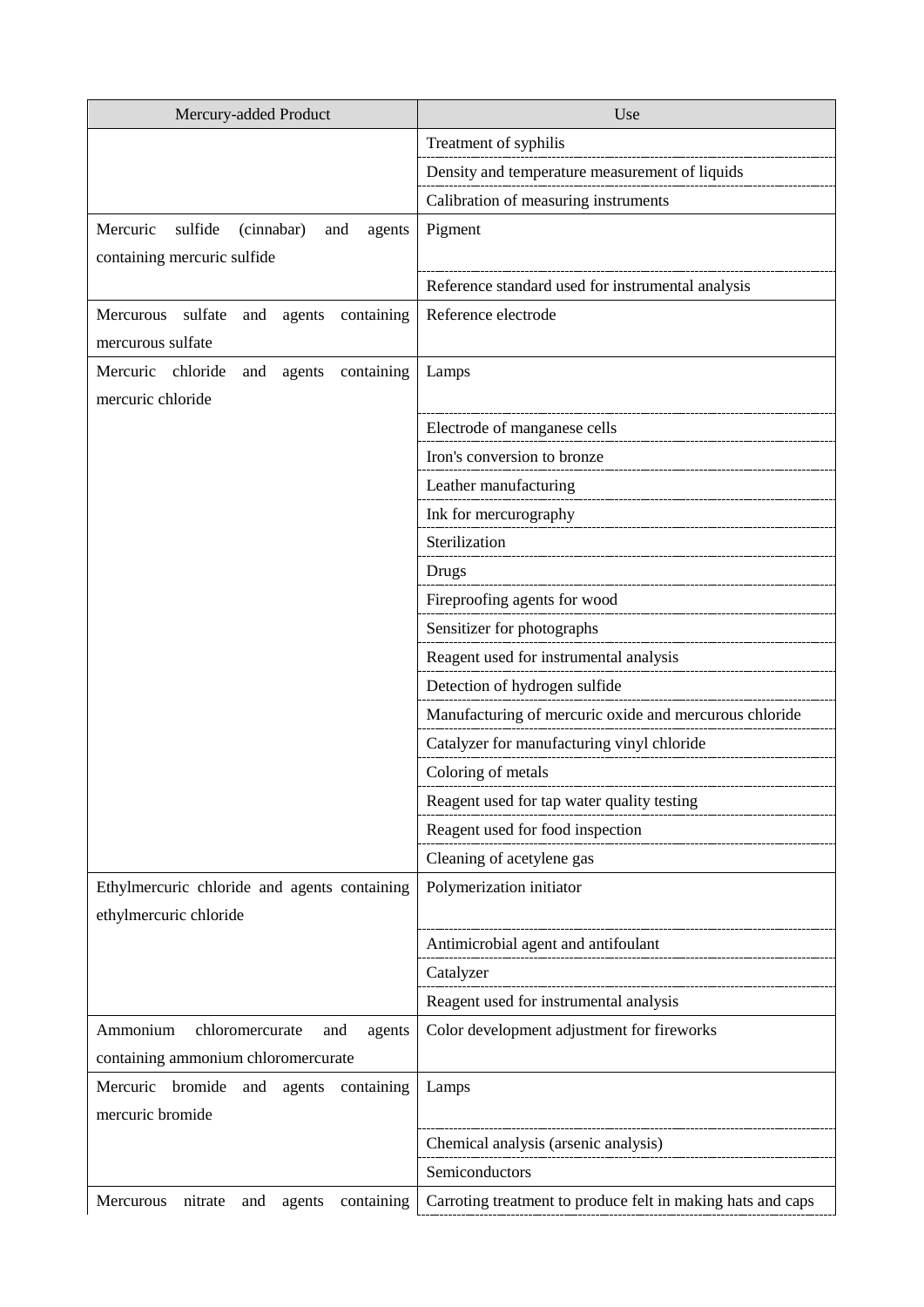| Mercury-added Product                              | Use                                            |
|----------------------------------------------------|------------------------------------------------|
| mercurous nitrate                                  |                                                |
|                                                    | <b>Drugs</b>                                   |
|                                                    | Manufacturing of mercurous acetate             |
|                                                    | Plating                                        |
|                                                    | Chemical analysis (protein analysis)           |
| Phenylmercuric nitrate and agents containing       | Antimicrobial agent                            |
| phenylmercuric nitrate                             |                                                |
| Mercuric thiocyanate and agents containing         | Sensitizer for photographs                     |
| mercuric thiocyanate                               |                                                |
|                                                    | Special analysis                               |
| Mercurous iodide<br>containing<br>and<br>agents    | Lamps                                          |
| mercurous iodide                                   |                                                |
|                                                    | Organic synthesis                              |
|                                                    | Thermosensitive paint                          |
| Mercuric iodide and agents containing mercuric     | Lamps                                          |
| iodide                                             |                                                |
|                                                    | Thickener for photographs                      |
|                                                    | Calibration of measuring instruments           |
|                                                    | Density and temperature measurement of liquids |
|                                                    | Chemical analysis (ammonia detection)          |
|                                                    | Reagent used for instrumental analysis         |
| Mercury-copper iodide and agents containing        | Manufacturing of thermoscopes                  |
| mercury-copper iodide                              |                                                |
| Mercurous<br>acetate<br>and agents containing      | Catalyzer                                      |
| mercurous acetate                                  |                                                |
|                                                    | Reagent for research                           |
| Mercuric<br>containing<br>agents<br>acetate<br>and | Alkaloid oxidant                               |
| mercuric acetate                                   |                                                |
|                                                    | Synthesis of organic mercury compounds         |
| Phenylmercuric acetate and agents containing       | Antiseptic                                     |
| phenylmercuric acetate                             |                                                |
|                                                    | Manufacturing of other phenylmercury compounds |
|                                                    | Antimicrobial agent                            |
|                                                    | Leather manufacturing                          |
|                                                    | Papermaking                                    |
|                                                    | Fiber softening agent                          |
|                                                    | Glazing agent                                  |
|                                                    | Cosmetics                                      |
|                                                    |                                                |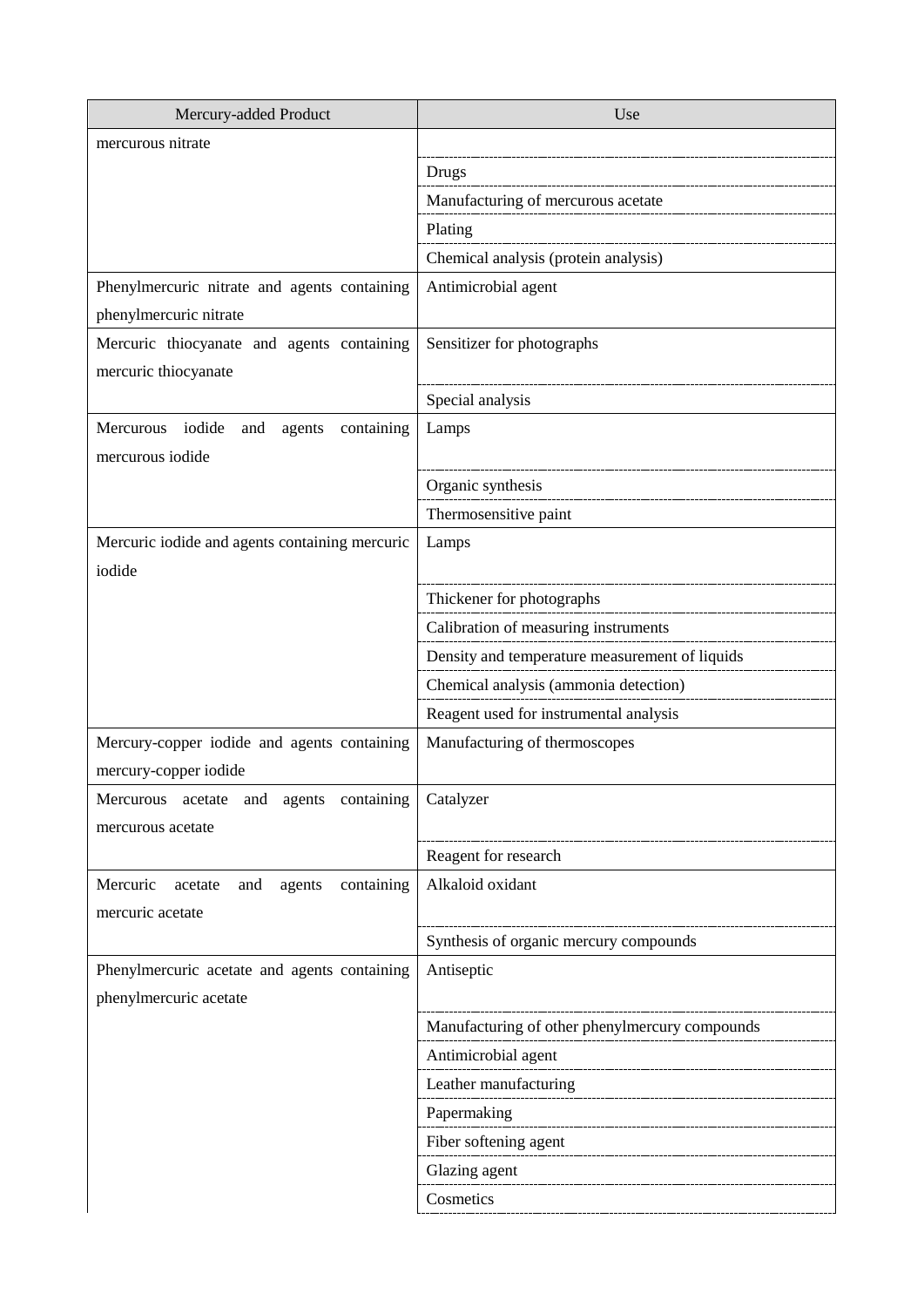| Mercury-added Product                                                               | Use                                                      |
|-------------------------------------------------------------------------------------|----------------------------------------------------------|
|                                                                                     | <b>Drugs</b>                                             |
| containing<br>Mercurous<br>oxide<br>agents<br>and<br>mercurous oxide                | Electrode of mercury batteries                           |
|                                                                                     | Reagent for research                                     |
| Mercuric oxycyanide and agents containing                                           | Special analysis                                         |
| mercuric oxycyanide                                                                 |                                                          |
| Mercuric cyanide and agents<br>containing                                           | <b>Drugs</b>                                             |
| mercuric cyanide                                                                    |                                                          |
|                                                                                     | Reagent for research                                     |
| Potassium<br>cyanomercurate<br>and<br>agents<br>containing potassium cyanomercurate | Manufacturing of silver mirrors                          |
| Mercuric perchlorate and agents containing                                          | Oxidizing agent                                          |
| mercuric perchlorate                                                                |                                                          |
|                                                                                     | Reagent for research                                     |
| Dimethylmercury<br>containing<br>and<br>agents                                      | Reagent used for instrumental analysis                   |
| dimethylmercury                                                                     |                                                          |
| Mercury selenide and agents containing                                              | Manufacturing of semiconductors                          |
| mercury selenide                                                                    |                                                          |
| Mercuric amino acid and agents containing<br>mercuric amino acid                    | Color development adjustment for fireworks               |
|                                                                                     | Reagent for research                                     |
| Mercuric orthoarsenate and agents containing                                        | Antifoulant                                              |
| mercuric orthoarsenate                                                              |                                                          |
| Mercury fulminate and agents containing Priming powder for detonators               |                                                          |
| mercury fulminate                                                                   |                                                          |
| Methylmercuric chloride and agents containing<br>methylmercuric chloride            | Reagent used for instrumental analysis                   |
|                                                                                     | Reagent for research                                     |
| Agents containing 4-(hydroxymercury)benzoic                                         | Reagent for research                                     |
| acid sodium salt                                                                    |                                                          |
| Sodium ethylmercurithiosalicylate and agents                                        | <b>Drugs</b>                                             |
| containing sodium ethylmercurithiosalicylate                                        |                                                          |
| (thimerosal)                                                                        |                                                          |
|                                                                                     | Preservatives for drugs (including vaccines and in-vitro |
|                                                                                     | diagnostic agents)                                       |
|                                                                                     | Reagent for research                                     |
| (organomercuric<br>Merbromin<br>disodium salt                                       | Topical disinfectant                                     |
| compound) and agents containing merbromin                                           |                                                          |